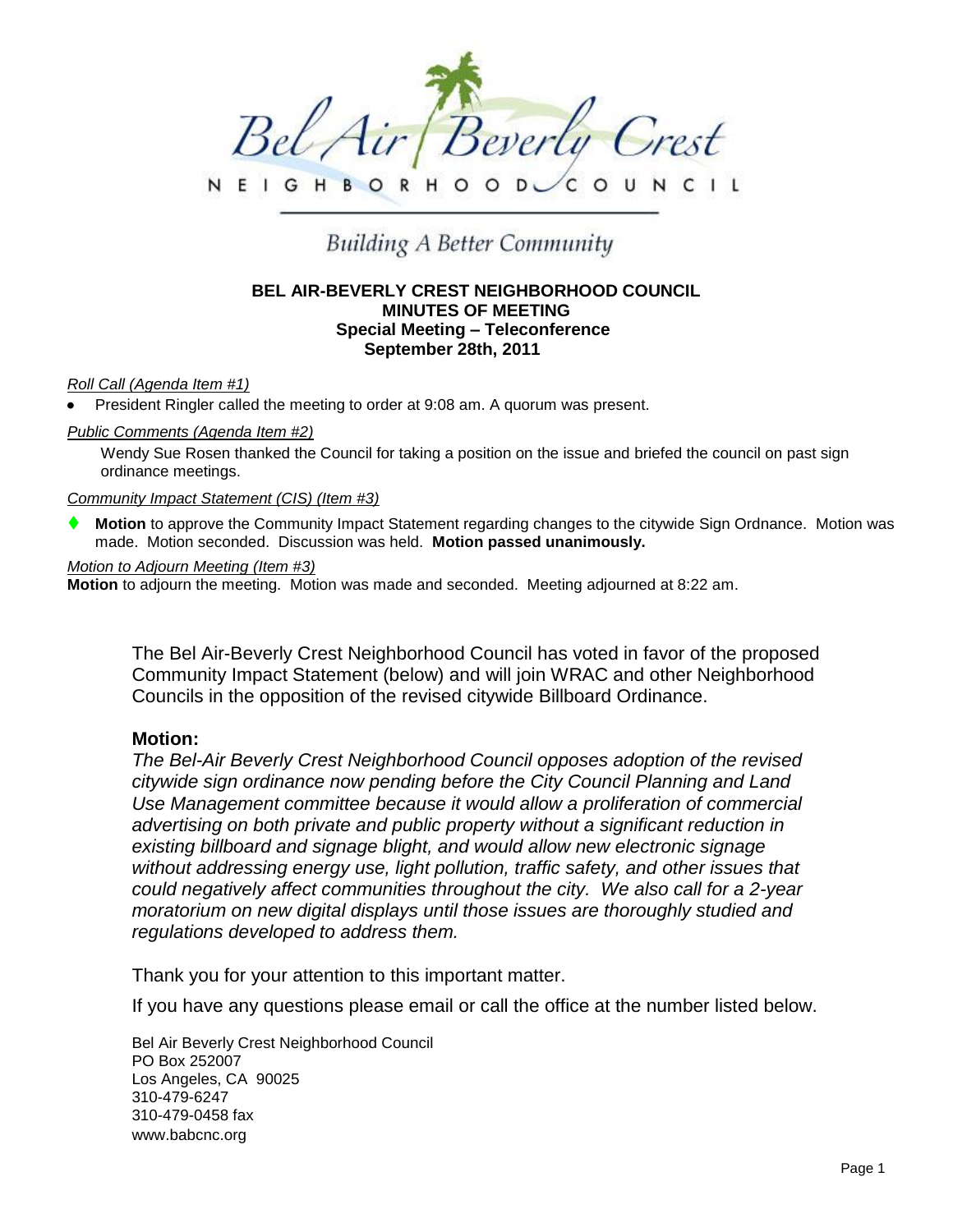

**Building A Better Community** 



Community Impact Statement Council File 08-2020 Citywide Sign Ordinance

The **Bel-Air Beverly Crest Neighborhood Council** opposes adoption of the revised citywide sign ordinance now pending before the City Council Planning and Land Use Management committee because it would allow a proliferation of commercial advertising on both private and public property without a significant reduction in existing billboard and signage blight, and would allow new electronic signage without addressing energy use, light pollution, traffic safety, and other issues that could negatively effect communities throughout the city. We also call for a 2-year moratorium on new digital displays until those issues are thoroughly studied and regulations developed to address them.

# **BACKGROUND**

The City Planning Commission (CPC) approved this ordinance on March 26, 2009, after three public hearings that included extensive testimony from representatives of neighborhood councils, community groups, business and development interests, and the sign industry. Unfortunately, proposed changes to the ordinance first made public on July 22, 2011 by the City Planning Department seriously weaken the ability of the city to protect its citizens from the negative impacts of outdoor advertising.

**SIGN DISTRICTS:** The CPC retained the sign district provision allowing off-site and other prohibited sign types in sign districts, but greatly limited the potential for negative impact on communities by allowing districts only in high-intensity commercial areas zoned regional commercial or regional center. The CPC also approved a provision that allowed property owners to erect these kinds of signs only after acquiring and removing existing billboards in the surrounding community at a more than one-to-on square footage ratio. The CPC voted to "grandfather" only two pending applications for sign districts under the current city sign ordinance.

The revised ordinance now before the Planning and Land Use Management (PLUM) committee seriously undermines the CPC's intent by proposing to grandfather a dozen pending sign district applications and proposals for special signage in specific plan areas. This could result in hundreds of thousands of square feet of new off-site signage in the city without a single billboard being taken down.

The CPC rightly decided that removal of billboards that blight commercial streets in many neighborhoods provides a tangible, quantifiable community benefit as well as ensures that there won't be a net proliferation of new billboards and off-site signage in the city.

**COMPREHENSIVE SIGN PROGRAMS:** The CPC included this provision to allow special signage rules for large properties like shopping centers and college campuses, but the provision didn't allow any off-site or electronic signage generally prohibited by the ordinance. The revised ordinance would allow those generally prohibited sign types if they aren't visible from the publicright-of-way and don't exceed 10 per cent of the total signage on the property. These